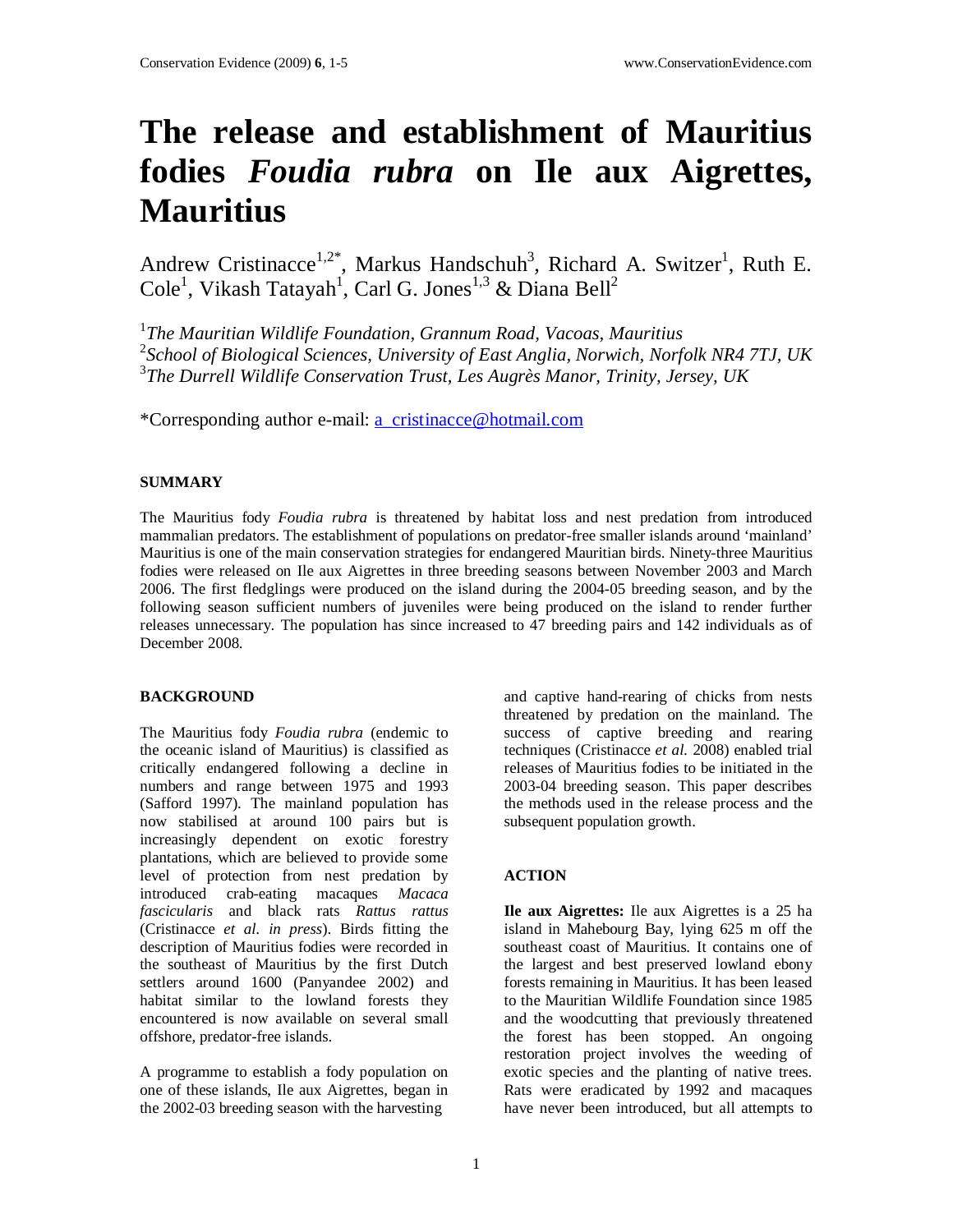remove Indian house shrews *Suncus murinus*  (another non-native species) have failed; however, this shrew is primarily a ground foraging species not deemed to be a serious predator of nests located in bushes and trees. Pink pigeons *Columba mayeri* (also an endangered Mauritian endemic) have been released on the island and their current population is stable at around 80 individuals.

**Aviaries:** The release aviaries were originally designed to house sick pink pigeons, but had not been used for over a year when the first fodies were housed in them. They consisted of two adjacent iron-framed structures measuring approximately 4 m  $\times$  3.5 m  $\times$  3.5 m high, covered with 2.5 cm  $\times$  1.25 cm rectangular wire mesh (Fig. 1). Originally, the first aviary was entered through a single door and a further door lead to the adjacent aviary. A porch was built inside the first aviary to allow workers independent access to both aviaries whilst providing two doors between captive birds and the outside, minimising the chances of escape. Approximately one third of the back section of the roof was covered by a sheet of corrugated tin. The upper back and the upper back half of the sides of the aviaries were further sheltered with wooden boards extending down from the roof. Both aviaries had hatches at the front just under the roof, which could be opened to allow birds in and out. One aviary had a hatch measuring approximately 1 m x 0.3 m and the other had two hatches measuring approximately 0.6 m x 0.3 m wide, only one of which was used. Both hatches were covered with  $2 \times 2$  inch  $(5 \times 5 \text{ cm})$  square wire mesh soon after the first releases to prevent (non-native) Indian mynahs *Acridotheres tristis* entering whilst allowing the smaller fodies to freely pass through. The floor of the aviaries comprised the natural coralline substrate, covered with a 5 cm layer of gravel. A layer of leaf litter, rotting logs and stones (from Ile aux Aigrettes) were laid over the gravel, and perches were fixed at a range of heights.

One feeding platform was built in each aviary consisting of a wooden or wire table fixed on top of a 1 m long vertical plastic drainpipe, the lower end was secured into the floor. The smooth surface of the drainpipe prevented Indian house shrews from climbing up to the food bowls. Food was presented in ceramic dishes, which were placed in bowls of water to prevent ants reaching the food. When fodies were captive in the aviaries, a bowl of shallow water for bathing was provided, and fresh branches from the island were placed in the aviaries every three to four days, and old ones removed. Branches were also readjusted from nearby bushes to abut the aviaries' hatches to allow released birds to walk/climb into nearby vegetation as fodies often move along branches and this could be less stressful than flying directly from the aviaries.



**Figure 1**. Mauritius fody release aviaries on Ile aux Aigrettes.

**Release process:** Mauritius fodies were transferred to Ile aux Aigrettes from the Gerald Durrell Endemic Wildlife Sanctuary in Black River on the west coast of Mauritius, where they had been reared. They were transported in groups of four or fewer in a small cage with wooden back and sides, and a 0.5 x 0.5 inch (c.1.25 cm) wire mesh front. The front of the cage was covered with a cloth during the jeep and boat journey, which took around 1½ hours. Recently fledged, hand-reared birds were put into a 0.6 m x 0.5 m x 0.5 m wire mesh cage within the aviaries and were released into an aviary the following day by leaving the door open. Fodies that had previously been kept in larger aviaries at the Gerald Durrell Endemic Wildlife Sanctuary were liberated directly into the Ile aux Aigrettes aviaries.

The food given to Mauritius fodies consisted of chopped fruit (apple, banana, mango and papaya), grated boiled eggs, grated carrot, insectivorous mix (Witte Molen Universal Food) and whole oats. Food was freshly prepared each day and kept refrigerated after preparation. Feeding bowls were changed every time the food was replaced and soaked in Virkon S virucidal disinfectant (DuPont Animal Health Solutions,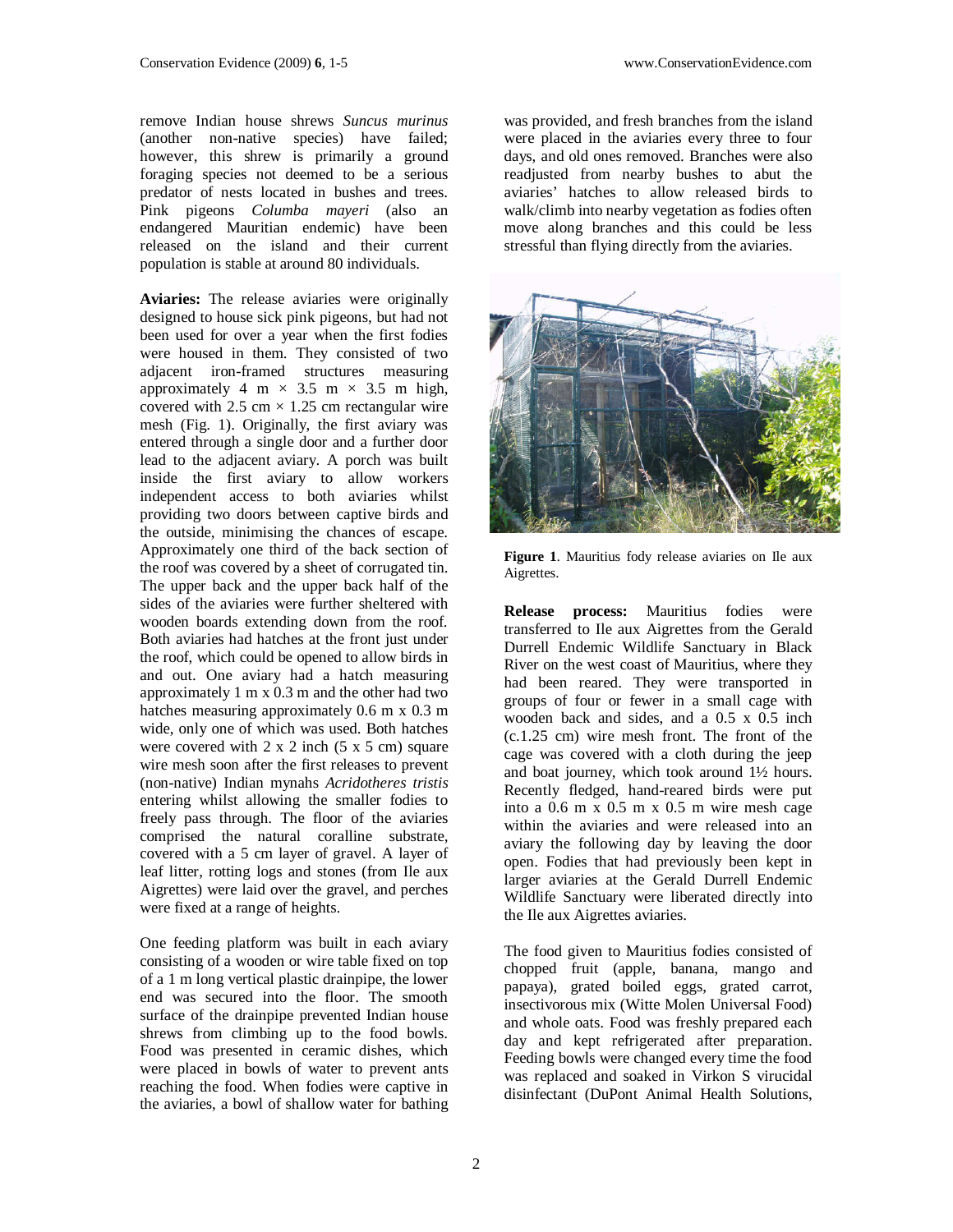Sudbury, UK) solution in between feeds. The water in bowls was replaced at every feed and water bowls were washed in Virkon S solution weekly and scrubbed at each feed. The food in the aviaries was changed three times a day (at dawn, 10:00 h and 14:00 h). If the birds ate all the food before they were due to be changed, then additional food was provided. Avesnectar (Avesproduct, Netherlands) was offered in plastic hoppers fixed to the sides of the aviaries between dawn and midday, and pieces of watermelon and papaya, when available, were spiked on branches in the aviaries at dawn each morning.

Fodies were kept in the aviaries for at least seven days before being released. The amount of time they spent in the aviaries depended upon whether other fodies were being brought to Ile aux Aigrettes before the seven days had elapsed (so that they could be released together in a larger group) and the availability of suitable days (weather dependent) for release. Releases were postponed if there was a possibility of heavy rain or excessive wind. Juveniles were released in cohorts of between two and nine birds (mean  $=$ 4.78,  $SE = 1.33$ ,  $n = 18$ ; four to six juveniles was aimed for). Adults were released singly or in groups of two after spending at least 30 days in the release aviaries (in the hope that they had become to some extent, habituated and would therefore not fly directly off the island upon release). Fodies were released by opening the hatch at the front of the aviaries and allowing them to exit of their own accord. The hatch was opened around 08:00 h as this allowed the fodies to feed on the supplementary food provided in the aviary prior to the release and also gave plenty of time for them to return to the aviaries to gain access to food before the end of the day. The aviaries were observed from a distance of 3 m to record use of supplementary food by any returning fodies; each individual was recognisable as they had been ringed with a unique metal ID ring and combination of colour rings.

The first release was a group of four juveniles on the 28 November 2003. Between this date and the 30 December 2003, a further 11 juveniles were released in three cohorts. Six of the 15 released birds were still on the island in August 2004 (when the first post-release breeding season was due to start), but as these all appeared to be displaying behaviour characteristic of males, two females (sex confirmed by DNA analysis) were

released in September 2004. A further 52 juveniles were released between October 2004 and April 2005. Two males and a female that had been used in a captive breeding programme were released between June and September 2005. Between November 2005 and March 2006, 13 juveniles were released after being harvested from territories on the mainland that were not represented in the Ile aux Aigrettes population in an attempt to increase the genetic diversity. The final pair from the captive breeding programme were also released along with three of their fledglings, and three fledglings that had been abandoned as eggs on Ile aux Aigrettes and subsequently hand-reared in captivity.

**Post-release management:** Supplementary food was (and continues to be) supplied to the Mauritius fodies; there is always at least one aviary open to birds to access the food. As the population increased additional feeding additional platforms were constructed in the aviaries and the provision of supplementary food became less labour intensive. From April 2004, food was changed twice a day (at dawn and midday) until April 2005, when it began to be changed once a day (at dawn). From May 2006 the supplementary food was changed to a mixture of duck starter-crumbs, liquidised prunes, mixed small seed and honey, which was blended to a suitable consistency and mixed in a 1:1 ratio with insectivorous mix. This is prepared once a fortnight and supplementary feeding bowls are filled as necessary.

**Ongoing monitoring:** The presence of each Mauritius fody on the island is monitored daily, usually by watching for visits to the release aviaries for supplementary food (found to be used by all Mauritius fodies) on the island. Territories are mapped and nesting attempts are monitored, and all fledglings are ringed in the nest or after being caught in the aviaries.

## **CONSEQUENCES**

**Post-release survival and breeding success:** The growth of the Mauritian fody population on Ile aux Aigrettes and the number of releases is shown in Figure 2. Initial increases during the first two breeding seasons were due mainly to releases of more birds but by the 2005-06, there were considered sufficient fledglings being produced in the wild to sustain the population without the need for further releases. Survival to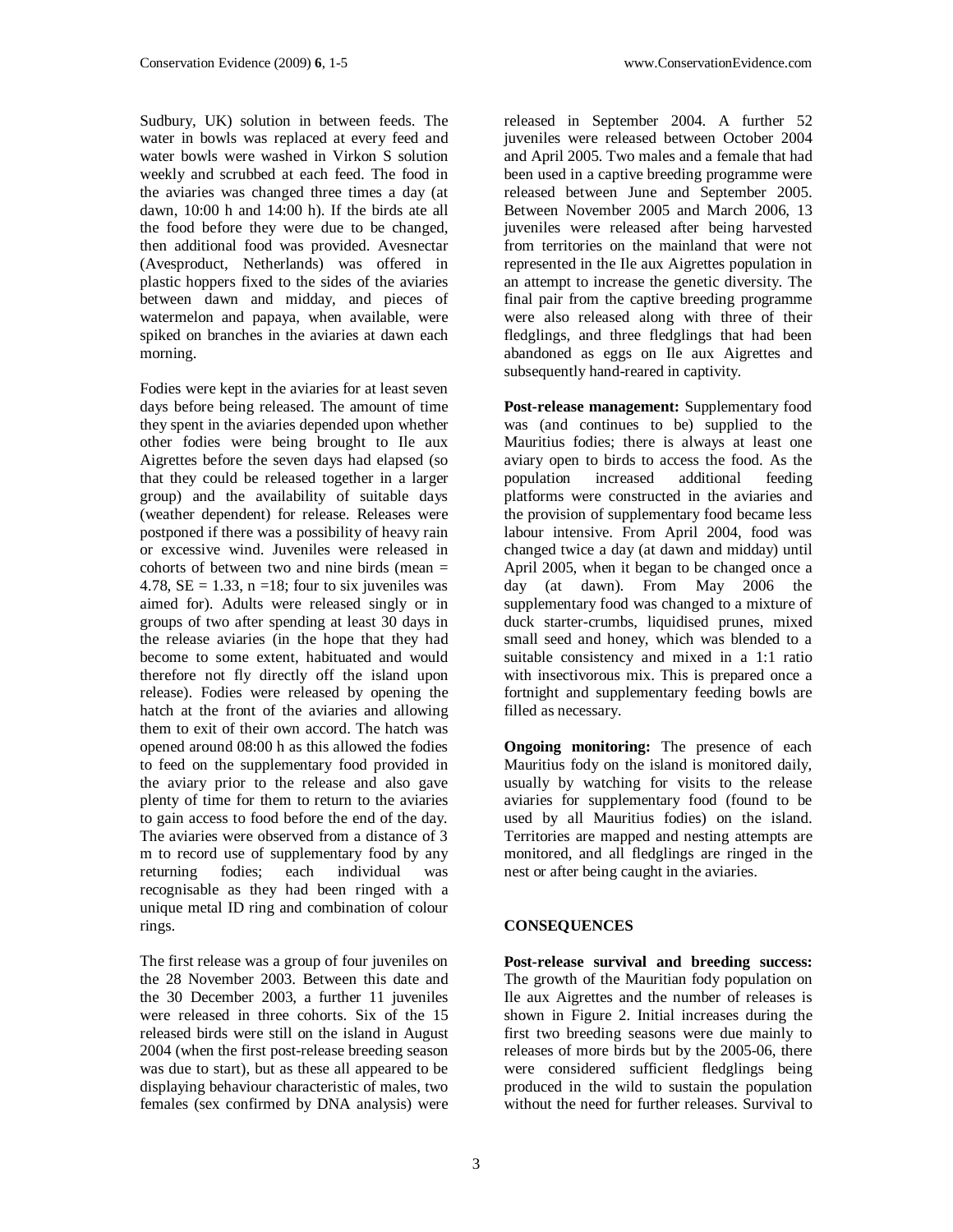

**Figure 2.** Population growth of Mauritius fodies on Ile aux Aigrettes and number of individuals released each month, November 2003-June 2006.

one year for released birds was 33% in 2003-04, 61% in 2004-05 and 75% in 2005-06. The increases each season may be, in part at least, due to recently released birds copying the behaviour of older, established birds on the island as release techniques did not change. Five fledglings were produced from two adult females in 2004-05, 40 from 19 females in 2005-06 and 47 from 38 females in 2006-07. The decreases in fecundity are thought to be due to the higher densities as the island reaches carrying capacity. The survival of fledglings to one year of age on Ile aux Aigrettes was 60% in 2004-05 and 88% in 2005-06.

**Post-release dispersal:** Released birds and their offspring have spread throughout the suitable wooded habitat on Ile aux Aigrettes. One adult male and one adult female have been found on the mainland and there may be other Mauritius fodies that have likewise left Ile aux Aigrettes.

**Mortality, disease and nest parasites:** The only observed cause of death on the island was attributable to avian pox. Many fodies had lesions on their feet caused by this virus and at least six died when lesions on the tongue prevented adequate feeding and appeared to restrict breathing. Casual observations indicated

a much lower level of pox in the 2006-07 breeding season, which could account for the slightly higher survival rates although no quantitative data was collected.

Following the death of a brood infested with nest parasites in captivity, a mixture of 95% talcum powder and 5% of the insecticide carbaryl is now routinely rubbed into the lining of accessible nests around the time eggs are laid and again around the time they are expected to hatch.

**Territorial song:** Of concern in the island population is the territorial song of the males, which is different to that of their mainland counterparts. It was thought that the Mauritius fodies on Ile aux Aigrettes could have picked up elements of the song of the non-native Madagascar fody *Foudia madagascariensis,*  which also occurs on Ile aux Aigrettes, but preliminary sonogram analysis showed the song of the island Mauritius fodies to be a simpler version of the mainland population's song (Lumley 2008). Future captive rearing of Mauritius fodies (and indeed other passerines) should include exposure to the songs and calls of the wild population, either through a suitable captive adult or a taped recording, during the rearing procedure.